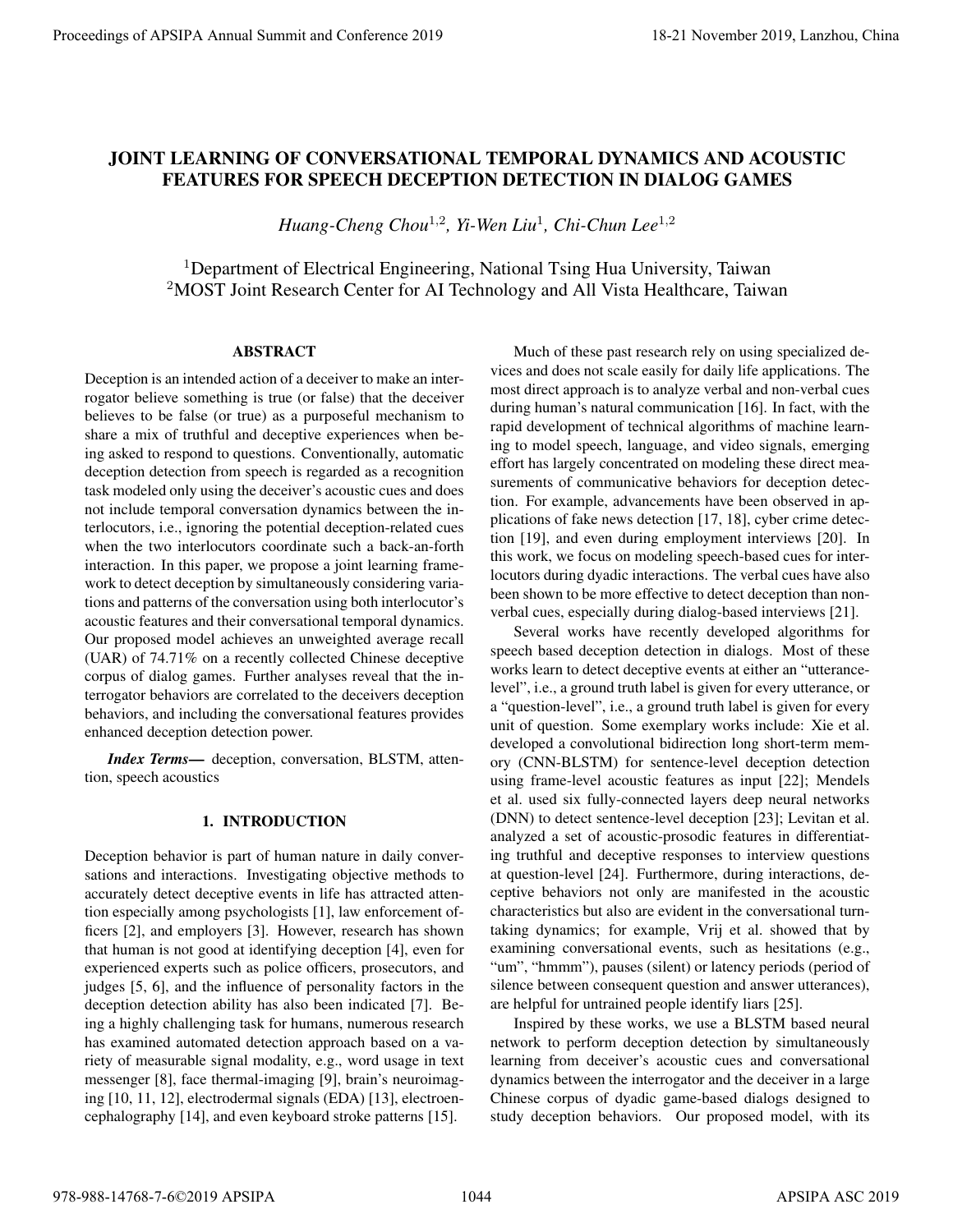

Fig. 1. (a) Turn segmentation (b) Feature-level fusion (c) Deception detection framework

inclusion of conversational temporal dynamics, obtains an truthful and deceptive classification accuracy of 74.71% unweighted average recall (UAR). We further provide analyses on the importance of these two different types of features used in indicating deception. The rest of paper is organized as follows: section 2 describes our database, methodology, and features design, section 3 includes experimental setup and results, and we finally conclude with future work.

### 2. RESEARCH METHODOLOGY

Fig.1 depicts our overall framework used in this work. The core idea is to model speech behaviors during interactions with conversational temporal and acoustic features. Temporal dynamics features contain conversational characteristics, and acoustic features describe deceivers speech acoustics. These features are then served as input to the detection network. The building block of the detection network is based on the structure proposed in [26], which consists of an initial fullyconnected layer, then a bidirectional long short term memory (BLSTM) network with attention mechanism, and a final fully connected layers (BLSTM-DNN) for classification.

# 2.1. Daily Deceptive Dialogues Corpus of Mandarin

In this work, we use the Daily Deceptive Dialogues Corpus of Mandarin (DDDM) [27] recently collected at the National Tsing Hua University, Taiwan. It contains 27.2 hours of audio recordings of dyadic interactions from native speakers of Mandarin. This corpus includes 96 different speakers (48 male and 48 female) split in pairs into 48 interaction sessions; the subjects' age ranges from 20 to 25. There are a total of 7504 utterances in the database (segmented manually).

The database was collected using a protocol involving a pair of subjects playing games in a spontaneous conversational setting. One of the subjects played the role of an interrogator with the other player being the deceiver. The interrogator interviews the partner with topics chosen from a set of three daily activities, such as "have you ever attended any ball games or competed in ball games?", "have you ever attended/participated in any concerts?", or "have you ever attended/performed in any club achievement presentation?" with a goal to identify whether the deceiver was telling the truth with regard to each of the activities. Deceivers were instructed to deceive in their answers in at least one of the three topics discussed. Both sides of the subjects were provided with material incentive if they were capable to deceive effectively or identify the deceptive statements correctly.

In this study, we group segmented utterances into "askresponse" pairs showed in Fig.1(a) because the interrogator tends to ask questions attempting to identify whether the deceiver is telling the truth or not during the session. We use a complete "ask-response" pair as a time unit for our feature extraction, and within each pair, we can further categorize them as an asker-turn or a responder-turn (each turn may include multiple utterances from the same speaker). This segmentation method serves as the unit for inputting features into the BLSTM-based framework. This particular choice of unit is important as it indicates a complete *unit* that involves a connected context (i.e., one asking is linked to one responding, note that if an asking utterance has no related responses, we ignore those segments in this work). In summary, each topic is annotated by the deceiver indicating whether he/she is telling the truth or not, and each of this label includes multiple "ask-response" pairs.

### 2.2. Deception Detection Framework

Fig.1 shows our proposed detection architecture. Our deception detection model is built based on an BLSTM-DNN structure similar to a previous work [26]. In this work, our goal is to include both the conversational dynamics and the deceivers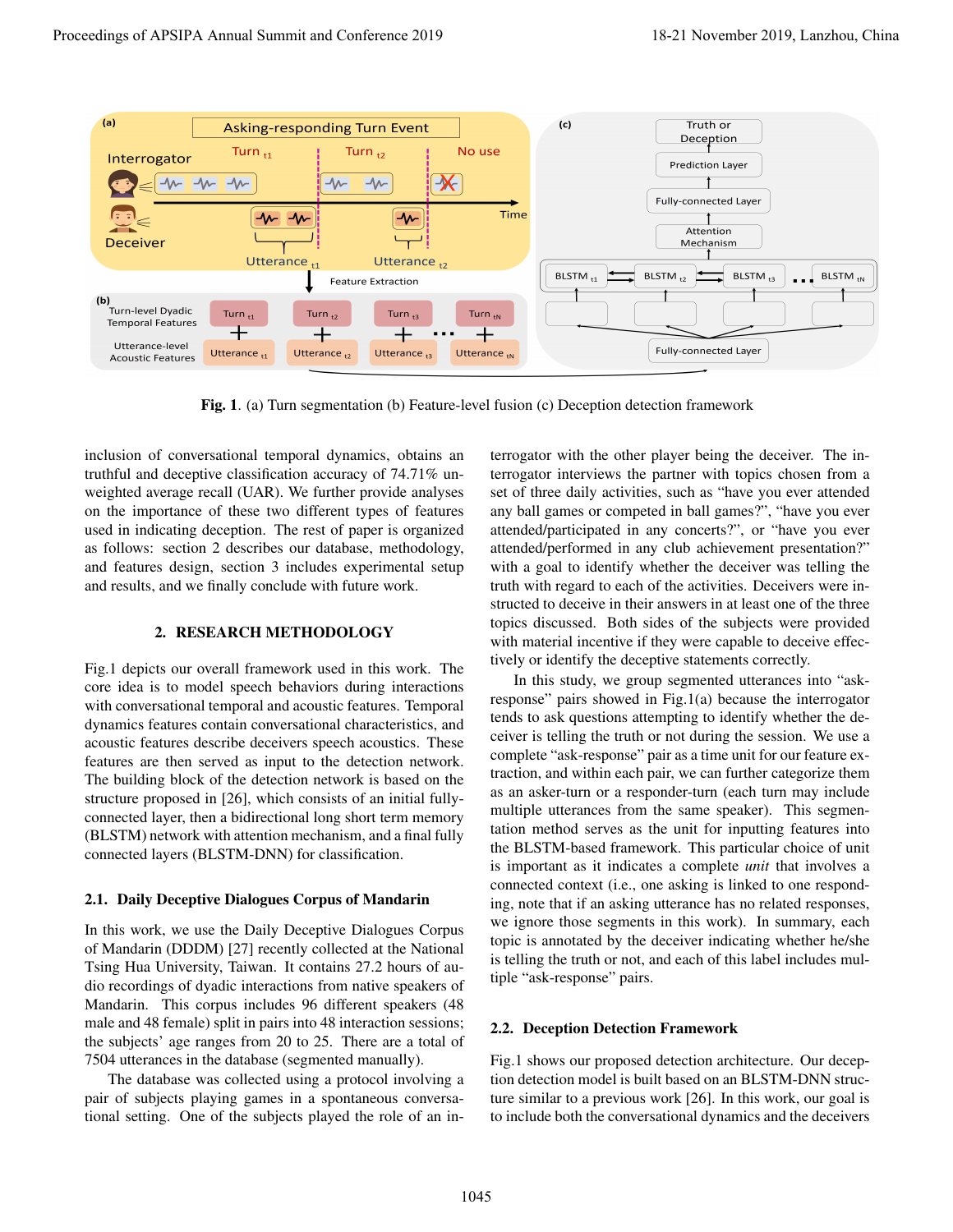|                                                                                                                                                                                                                                                   | features, respectively.) |                                                                                                                                                                                                              |                    |                                                                                                                                                                                                                                                                                                                                                                                                                                                                                                                                                                                                                                                                                                                                                                                                                                                                                                                                                                                                                                                                                                                                                                                |              |                                                                                                                                                                                                                                | Table 1. Results on the deception detection for the DDDM database (Aco. and Tem. means acoustic features and temporal                                   |                                                                           |                                                                                                                                                                                                                                |                                                                                                                                                                       |              |                                                                                                                                                                                                                                      |                                                                                                                                                                                                                                                                                                                                                                                                                                                                                                                                                                                                                                                                                                                                                                            |
|---------------------------------------------------------------------------------------------------------------------------------------------------------------------------------------------------------------------------------------------------|--------------------------|--------------------------------------------------------------------------------------------------------------------------------------------------------------------------------------------------------------|--------------------|--------------------------------------------------------------------------------------------------------------------------------------------------------------------------------------------------------------------------------------------------------------------------------------------------------------------------------------------------------------------------------------------------------------------------------------------------------------------------------------------------------------------------------------------------------------------------------------------------------------------------------------------------------------------------------------------------------------------------------------------------------------------------------------------------------------------------------------------------------------------------------------------------------------------------------------------------------------------------------------------------------------------------------------------------------------------------------------------------------------------------------------------------------------------------------|--------------|--------------------------------------------------------------------------------------------------------------------------------------------------------------------------------------------------------------------------------|---------------------------------------------------------------------------------------------------------------------------------------------------------|---------------------------------------------------------------------------|--------------------------------------------------------------------------------------------------------------------------------------------------------------------------------------------------------------------------------|-----------------------------------------------------------------------------------------------------------------------------------------------------------------------|--------------|--------------------------------------------------------------------------------------------------------------------------------------------------------------------------------------------------------------------------------------|----------------------------------------------------------------------------------------------------------------------------------------------------------------------------------------------------------------------------------------------------------------------------------------------------------------------------------------------------------------------------------------------------------------------------------------------------------------------------------------------------------------------------------------------------------------------------------------------------------------------------------------------------------------------------------------------------------------------------------------------------------------------------|
| Model                                                                                                                                                                                                                                             | Human                    |                                                                                                                                                                                                              | <b>SVM</b>         |                                                                                                                                                                                                                                                                                                                                                                                                                                                                                                                                                                                                                                                                                                                                                                                                                                                                                                                                                                                                                                                                                                                                                                                |              | <b>DNN</b>                                                                                                                                                                                                                     |                                                                                                                                                         |                                                                           | LSTM-DNN                                                                                                                                                                                                                       |                                                                                                                                                                       |              | <b>BLSTM-DNN</b>                                                                                                                                                                                                                     |                                                                                                                                                                                                                                                                                                                                                                                                                                                                                                                                                                                                                                                                                                                                                                            |
| Feature<br><b>UAR</b><br>Deception 40.52% 56.12% 53.96%<br>Truth<br>F1<br>Precision 56.11% 56.18% 49.19%<br>Recall<br>Model<br>Feature<br><b>UAR</b><br>Deception 40.52% 58.99% 59.71%<br>Truth<br>F1<br>Precision 56.11% 57.62% 54.90%<br>Recall | Human                    | Aco.<br>55.55% 56.18% 49.12%<br>70.59% 56.25% 44.44%<br>54.71% 56.19% 49.00%<br>55.55% 56.18% 49.20%<br>Aco.<br>55.55% 57.60% 54.77%<br>70.59% 56.25% 50.00%<br>54.71% 57.59% 54.67%<br>55.55% 57.62% 54.86% | Tem.<br>DT<br>Tem. | $Aco. + Tem.$<br>56.18%<br>54.68%<br>57.64%<br>56.18%<br>56.16%<br>56.16%<br>Aco. + Tem.<br>56.54%<br>56.12%<br>56.94%<br>56.54%<br>56.53%<br>56.53%                                                                                                                                                                                                                                                                                                                                                                                                                                                                                                                                                                                                                                                                                                                                                                                                                                                                                                                                                                                                                           | Aco.<br>Aco. | Tem.<br>70.62% 63.91%<br>64.90% 71.20%<br>76.34% 56.62%<br>69.65% 63.34%<br>74.45% 64.87%<br>70.62% 63.91%<br>LG<br>Tem.<br>55.83% 47.70%<br>56.12% 48.20%<br>55.56% 47.22%<br>55.83% 47.71%<br>55.83% 47.71%<br>55.84% 47.71% | $Aco. + Tem.$<br>71.20%<br>66.75%<br>75.65%<br>$70.68\%$<br>73.32%<br>71.20%<br>Aco. + Tem.<br>56.89%<br>59.71%<br>54.17%<br>56.86%<br>56.96%<br>56.94% | Aco.<br>Aco.                                                              | Tem.<br>69.87% 64.19%<br>72.00% 79.68%<br>67.73% 48.69%<br>69.65% 62.75%<br>70.25% 68.20%<br>69.87% 64.19%<br>RF<br>Tem.<br>59.36% 54.06%<br>58.99% 54.68%<br>59.72% 53.47%<br>59.37% 54.07%<br>59.36% 54.07%<br>59.36% 54.07% | Aco. + Tem.<br>72.41%<br>70.83%<br>73.99%<br>72.02%<br>74.03%<br>72.41%<br>Aco. + Tem.<br>59.72%<br>57.55%<br>61.81%<br>59.70%<br>59.70%<br>59.68%                    | Aco.<br>Aco. | Tem.<br>70.31% 66.02%<br>68.94% 77.91%<br>71.67% 54.14%<br>70.03% 64.87%<br>70.53% 68.37%<br>70.31% 66.02%<br>AdaBoost<br>Tem.<br>60.78% 52.30%<br>60.43% 69.78%<br>61.11% 35.42%<br>60.78% 50.86%<br>60.77% 52.95%<br>60.77% 52.60% | $Aco. + Tem.$<br>74.71%<br>74.89%<br>74.53%<br>74.39%<br>75.52%<br>74.71%<br>$Aco. + Tem.$<br>61.48%<br>61.87%<br>61.11%<br>61.49%<br>61.49%<br>61.49%                                                                                                                                                                                                                                                                                                                                                                                                                                                                                                                                                                                                                     |
| posed use of the BLSTM classifier.<br>2.2.1. Utterance-level Acoustic Features                                                                                                                                                                    |                          |                                                                                                                                                                                                              |                    | the bottom of Fig.1 (a), which includes all of the utterances<br>from the deceiver within a "ask-response" pair. The conver-<br>sational temporal dynamic features are also computed within<br>each of these "ask-response" pairs. In the following sections,<br>we will describe in detail each of these features and our pro-<br>Previous research has shown that deception could be detected<br>using a variety of prosodic features [24, 28]. In this work,<br>we extract utterance-level acoustic features using the openS-<br>MILE toolbox [29] with the emobase config file. It contains<br>988 acoustic features per utterance. The emobase's low-level<br>descriptors (LLDs) contains pitch (fundamental frequency),<br>intensity (energy), loudness, cepstral (12 MFCC), proba-<br>bility of voicing, fundamental frequency envelope, 8 Line<br>Spectral Frequencies (LSF), zero-crossing rate, and finally<br>delta regression coefficients are computed from those LLDs.<br>Then, the following functionals are applied to these extracted<br>LLDs and their delta coefficients to generate the final 988<br>dimensional feature vector: maximum/minimum value and |              | respective relative position within input, range, arithmetic                                                                                                                                                                   |                                                                                                                                                         | z-score normalization):<br>and $Ask_d - Res_d$ .<br>$Ask_d$ and $Res_d$ . |                                                                                                                                                                                                                                | deceivers utterances, denoted as $Ask_d$ and $Res_d$ .<br>• Duration addition: the sum of $Res_d$ and $Ask_d$ .<br>noted as $Ask_{ud}$ and $Ask_{du}$ , respectively. |              |                                                                                                                                                                                                                                      | notated with the role of "Ask" and "Res", respectively. For<br>each of the asking/responding turn, we calculate the follow-<br>ing features (all features are normalized to each speaker using<br>• Duration: the total turn duration $(d)$ of interrogators or<br>• Duration difference: the duration difference between<br>each of the interrogator and deceiver turn within a "ask-<br>response" turn pair. It is calculated as $Res_d - Ask_d$<br>• Duration ratio: the ratio between $Res_d$ and $Ask_d$ , and<br>• Utterance-duration ratio: the reciprocal ratio between<br>the utterances length $(u)$ and the turn duration $(d)$ , de-<br>• Silence-duration ratio: the reciprocal ratio between the<br>silence $(s)$ duration and the turn duration, denoted as |

Table 1. Results on the deception detection for the DDDM database (Aco. and Tem. means acoustic features and temporal features, respectively.)

# *2.2.1. Utterance-level Acoustic Features*

# *2.2.2. Turn-level Conversational Temporal Features*

- Duration: the total turn duration  $(d)$  of interrogators or deceivers utterances, denoted as  $Ask_d$  and  $Res_d$ .
- Duration difference: the duration difference between each of the interrogator and deceiver turn within a "askresponse" turn pair. It is calculated as  $Res_d - Ask_d$ and  $Ask_d - Res_d$ .
- Duration addition: the sum of  $Res_d$  and  $Ask_d$ .
- Duration ratio: the ratio between  $Res<sub>d</sub>$  and  $Ask<sub>d</sub>$ , and  $Ask_d$  and  $Res_d$ .
- Utterance-duration ratio: the reciprocal ratio between the utterances length  $(u)$  and the turn duration  $(d)$ , denoted as  $Ask_{ud}$  and  $Ask_{du}$ , respectively.
- Silence-duration ratio: the reciprocal ratio between the silence (s) duration and the turn duration, denoted as  $Ask_{sd}$  and  $Ask_{ds}$ , respectively.
- Silence-utterance ratio: the reciprocal ratio between the silence duration and the utterances lengths, denoted by  $Ask_{su}$  and  $Ask_{us}$ , respectively.
- Hesitation time  $(h)$  (Response onset time): the difference between the onset time of the deceiver utterance and the offset time of the interrogator utterance, denoted as  $Res<sub>h</sub>$ .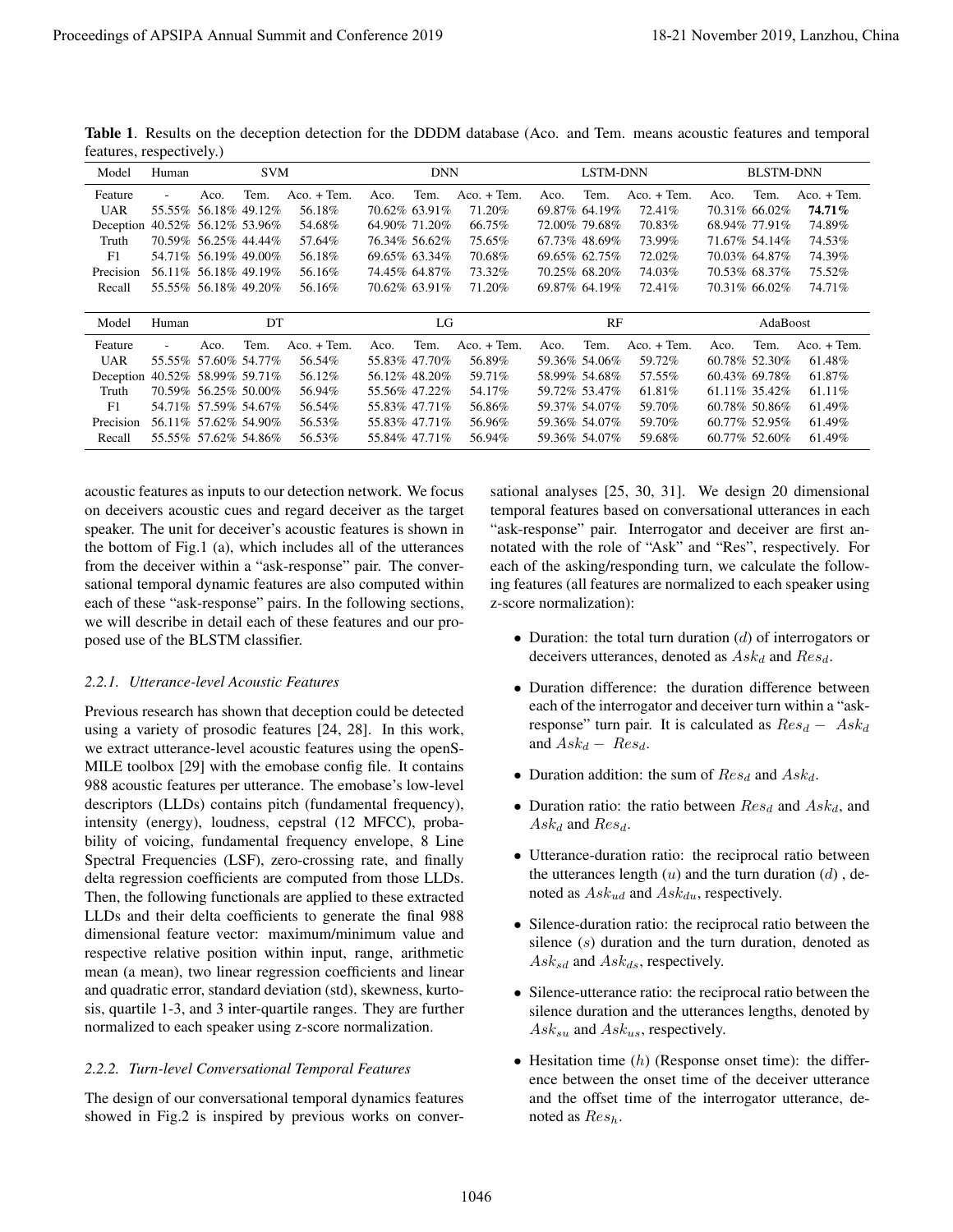

Fig. 2. This figure is the illustration diagram of turn-level conversational temporal features

- Backchannel times  $(bt)$ : the number of time that a subject interrupts his/her interacting partner, denoted as  $Ask_{bt}$  and  $Res_{bt}$ .
- Silence times  $(st)$ : the number of time that a subject produces a pause that is more than 200ms, denoted as  $Ask_{st}$  and  $Res_{st}$ .

### 3. EXPERIMENTAL SETUP AND RESULTS

#### 3.1. Experimental Setup

In this work, our basic building block network is BLSTM-DNN with attention. This model contains two fully-connected layers (dense layer) with Rectified Linear Unit (ReLU) [32] activation function, one BLSTM with attention layer, and finally one dense layer with softmax activation function. The number of hidden units is 16 in the first dense layer, 8 in BLSTMs with attention layer, 16 in the last dense layer. All layers include a dropout layer with 50% drop out rate.

We further compare our approach to a variety of baseline machine learning models. Specifically, these baseline models include Support Vector Machines (SVM) [13], ensemble method (AdaBoost and Random Forest (RF) [33]), linear model (Logistic Regression (LG) [34]), and non-parametric learning method (Decision Tree (DT) [35]). We also compare with other deep learning architecture that has been used for a similar task, such as feedforward neural network (DNN)[23, 28] and long-short time memory recurrent neural network (LSTM) [36] with attention mechanism.

Except LSTM model, the rest of the baseline models are static models. For those models, we compute 15 statistical functionals on each of the extracted turn-level acoustic/temporal dynamics features: maximum/minimum value and respective relative position within input, mean/median

value, standard deviation, first percentile, ninety-ninth percentile, the difference between ninety-ninth percentile and first percentile, skewness, kurtosis, quartile 1, quartile 3, interquartile range. Each of the baseline model is trained after carrying out a uni-variate feature selection. The LSTM-DNN with attention model uses a similar architecture as our main BSLTM-DNN structure. LSTM with attention layer has 16 nodes and no bi-directional. In terms of the DNN baseline model, the framework is similar to a previous work [28], it consists of three fully-connected layers with ReLU activation function, and each layer includes a batch normalization layer [37] and dropout layer with 50% drop out rate. The number of hidden units are 16, 8, and 16, respectively.

We use 10 folds cross validation as our evaluation scheme with the metrics of unweighted average recall (UAR), F1 score, and precision. The BLSTM is trained with a fixed length (40 time-steps), which is the maximum length of turns in the DDDM corpus. We use zero-padding to make each data sample's time-steps the same if the length is less than 40 turns. In the training stage, the other hyperparameters, i.e., batch size and learning rate, is set to be 32 and 5\*1e-4, respectively. These parameters are chosen with early stopping criteria in all conditions to minimize cross entropy on the validation set. The optimizer used in this work is ADAMMAX [38]. The whole framework is implemented using Pytorch toolkit [39]. For baseline methods, key hyperparameters, i.e., the number of estimators for Random Forest and AdaBoost, and the cost (C) of SVM, are grid searched within the range of [2, 4, 8, 16, 32, 64, 128, 256, 512], and [0.5, 0.1, 1 ,10], respectively. **Processing the Conference 2019**<br> **Proceeding the conference 2019, and an interaction of the conference 2019, and an interaction of the conference 2019, and an interaction of the conference 2019, and the conference 2019,** 

#### 3.2. Experimental Results and Analyses

Table 1 shows a summary of the complete recognition performances over different baseline methods. The BLSTM-DNN framework learned from the proposed temporal feature set with acoustic features obtains the best overall deception detection classification accuracy (74.71% UAR). This method surpasses methods with acoustic features-only, temporal features-only, and even human ability by 4.4%, 8.69%, and 19.16% absolute, respectively. The human accuracy is obtained by computing the concordance rates between interrogator's labeling of deceiver's topics versus deceiver's own labeling. Our results further demonstrate the importance in considering dyadic temporal conversational dynamics to improve the deception detection results. The other classifiers (only with the exception of the Decision Tree classifier) also reveal a similar finding.

One important observation is that when performing statistical t-tests between truthful and deceptive responses by the deceiver with respect to the conversational turn-taking features (shown in Table 3), conversational dynamic feature set obtained from the interrogators (i.e., Ask measures) behaviors play an important role in indicating whether the deceiver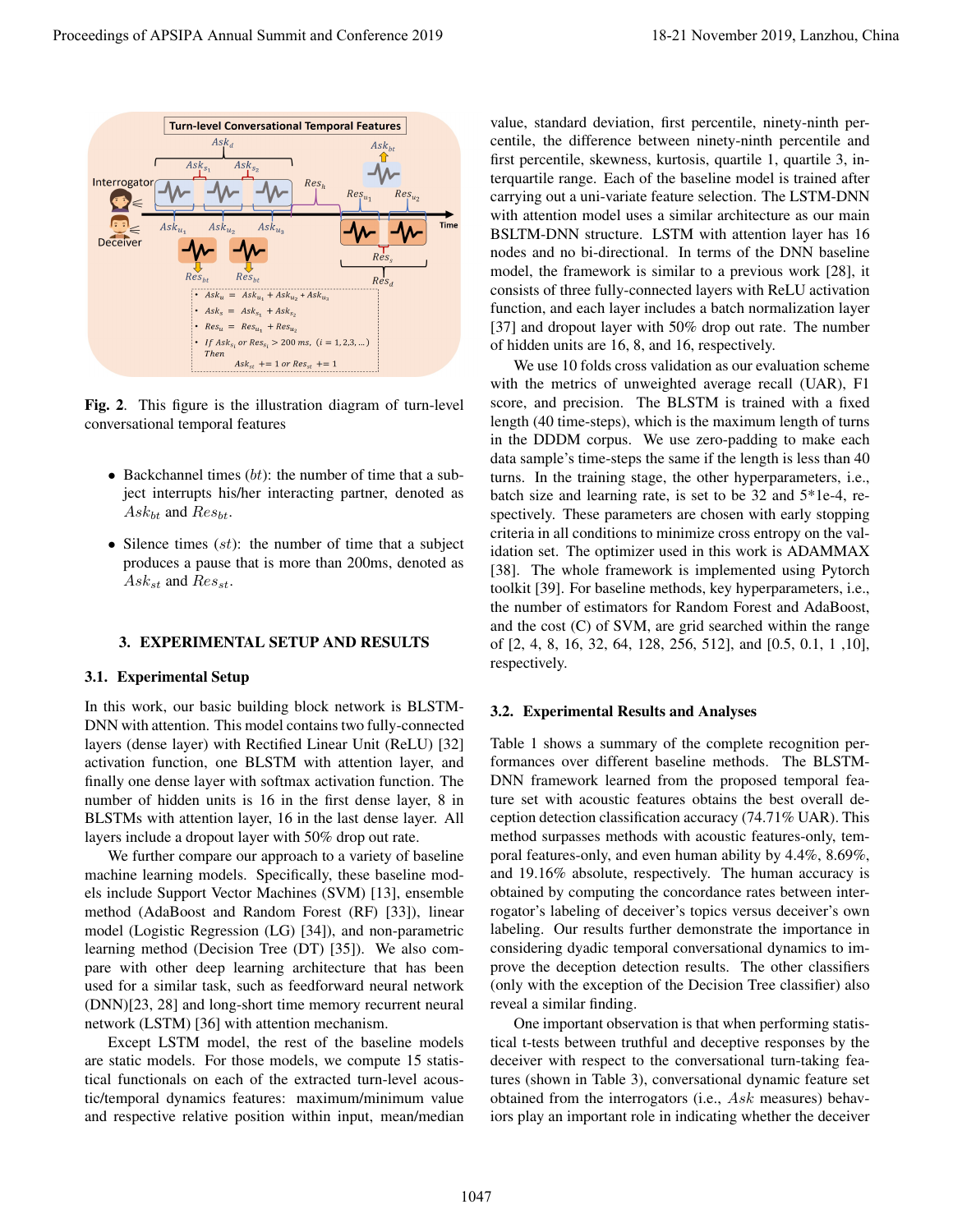|                                                                                                                                                                                                                                                                                                                                                                                                                                                                                                                                                                                                                                                                                                                                                                                                                                                                                                                                                                                                                                                                                                                                                                                                                                                                                                                                                                                                 |                                                               | it is marked by O and *, respectively).<br>stddev linregerrQ linregerrA range max iqr1-3<br>Feature |                  |              |             |             |                             |              |                                 | min iqr1-2<br>quartile3quartile1 iqr2-3<br>skewness amean linregc2 quartile2 |                                                           |              |             |                                                                                                                                                                                                                                                                                                                                                                                                                                                                                                                                                                                                                                                                                                                                                                                                                                                                                                                            |  |  |
|-------------------------------------------------------------------------------------------------------------------------------------------------------------------------------------------------------------------------------------------------------------------------------------------------------------------------------------------------------------------------------------------------------------------------------------------------------------------------------------------------------------------------------------------------------------------------------------------------------------------------------------------------------------------------------------------------------------------------------------------------------------------------------------------------------------------------------------------------------------------------------------------------------------------------------------------------------------------------------------------------------------------------------------------------------------------------------------------------------------------------------------------------------------------------------------------------------------------------------------------------------------------------------------------------------------------------------------------------------------------------------------------------|---------------------------------------------------------------|-----------------------------------------------------------------------------------------------------|------------------|--------------|-------------|-------------|-----------------------------|--------------|---------------------------------|------------------------------------------------------------------------------|-----------------------------------------------------------|--------------|-------------|----------------------------------------------------------------------------------------------------------------------------------------------------------------------------------------------------------------------------------------------------------------------------------------------------------------------------------------------------------------------------------------------------------------------------------------------------------------------------------------------------------------------------------------------------------------------------------------------------------------------------------------------------------------------------------------------------------------------------------------------------------------------------------------------------------------------------------------------------------------------------------------------------------------------------|--|--|
| $\Delta MFCC_{8th}$ O*                                                                                                                                                                                                                                                                                                                                                                                                                                                                                                                                                                                                                                                                                                                                                                                                                                                                                                                                                                                                                                                                                                                                                                                                                                                                                                                                                                          | $O*$                                                          | $O^*$                                                                                               | $\mathcal{O}$    | $\mathbf{O}$ | $\mathbf O$ | $\mathbf O$ | $\mathbf O$                 | $\mathbf{O}$ | $\mathbf{O}$                    | $\mathbf{O}$                                                                 |                                                           |              |             |                                                                                                                                                                                                                                                                                                                                                                                                                                                                                                                                                                                                                                                                                                                                                                                                                                                                                                                            |  |  |
| $MFCC_{8th}$<br>$O^*$                                                                                                                                                                                                                                                                                                                                                                                                                                                                                                                                                                                                                                                                                                                                                                                                                                                                                                                                                                                                                                                                                                                                                                                                                                                                                                                                                                           | $O^*$                                                         | $O^*$                                                                                               | $\mathbf O$      |              |             | $O*$        | $\mathbf O$                 |              | $O*$                            |                                                                              | $\mathbf O$                                               | $\mathbf{O}$ |             |                                                                                                                                                                                                                                                                                                                                                                                                                                                                                                                                                                                                                                                                                                                                                                                                                                                                                                                            |  |  |
| $MFCC_{6th}$<br>$O^*$<br>$\Delta MFCC_{6th}$ O*                                                                                                                                                                                                                                                                                                                                                                                                                                                                                                                                                                                                                                                                                                                                                                                                                                                                                                                                                                                                                                                                                                                                                                                                                                                                                                                                                 | $O^*$<br>О*                                                   | O<br>$O^*$                                                                                          | $O*$<br>$\Omega$ | $\mathbf{O}$ |             |             |                             |              |                                 |                                                                              |                                                           |              |             |                                                                                                                                                                                                                                                                                                                                                                                                                                                                                                                                                                                                                                                                                                                                                                                                                                                                                                                            |  |  |
| Loudness<br>$\Omega$                                                                                                                                                                                                                                                                                                                                                                                                                                                                                                                                                                                                                                                                                                                                                                                                                                                                                                                                                                                                                                                                                                                                                                                                                                                                                                                                                                            | O                                                             | $O^*$                                                                                               |                  |              | $O^*$       |             |                             |              |                                 | $O^*$                                                                        |                                                           |              |             |                                                                                                                                                                                                                                                                                                                                                                                                                                                                                                                                                                                                                                                                                                                                                                                                                                                                                                                            |  |  |
| $\Delta MFCC_{12th}$                                                                                                                                                                                                                                                                                                                                                                                                                                                                                                                                                                                                                                                                                                                                                                                                                                                                                                                                                                                                                                                                                                                                                                                                                                                                                                                                                                            | $\mathbf{O}$                                                  |                                                                                                     | $\mathbf{O}$     | $\mathbf O$  |             |             |                             |              |                                 |                                                                              |                                                           |              |             |                                                                                                                                                                                                                                                                                                                                                                                                                                                                                                                                                                                                                                                                                                                                                                                                                                                                                                                            |  |  |
| $MFCC_{9th}$<br>$\Omega$<br>$\Delta F0_{Contour}$                                                                                                                                                                                                                                                                                                                                                                                                                                                                                                                                                                                                                                                                                                                                                                                                                                                                                                                                                                                                                                                                                                                                                                                                                                                                                                                                               |                                                               | $\mathbf O$                                                                                         |                  |              |             |             | $\mathbf O$<br>$\mathbf{O}$ |              |                                 |                                                                              | $\mathbf O$                                               |              |             |                                                                                                                                                                                                                                                                                                                                                                                                                                                                                                                                                                                                                                                                                                                                                                                                                                                                                                                            |  |  |
| $\Delta MFCC_{7th}$                                                                                                                                                                                                                                                                                                                                                                                                                                                                                                                                                                                                                                                                                                                                                                                                                                                                                                                                                                                                                                                                                                                                                                                                                                                                                                                                                                             |                                                               |                                                                                                     |                  |              |             |             |                             | $\mathbf{O}$ |                                 | $\Omega$                                                                     |                                                           |              |             |                                                                                                                                                                                                                                                                                                                                                                                                                                                                                                                                                                                                                                                                                                                                                                                                                                                                                                                            |  |  |
| $\triangle ZCR$<br>$MFCC_{2th}$                                                                                                                                                                                                                                                                                                                                                                                                                                                                                                                                                                                                                                                                                                                                                                                                                                                                                                                                                                                                                                                                                                                                                                                                                                                                                                                                                                 |                                                               |                                                                                                     |                  |              |             |             |                             |              |                                 | $\mathbf O$                                                                  |                                                           |              | $\mathbf O$ |                                                                                                                                                                                                                                                                                                                                                                                                                                                                                                                                                                                                                                                                                                                                                                                                                                                                                                                            |  |  |
| $\Delta VoicePro.$                                                                                                                                                                                                                                                                                                                                                                                                                                                                                                                                                                                                                                                                                                                                                                                                                                                                                                                                                                                                                                                                                                                                                                                                                                                                                                                                                                              |                                                               |                                                                                                     |                  | $\mathbf{O}$ |             |             |                             |              |                                 |                                                                              |                                                           |              |             |                                                                                                                                                                                                                                                                                                                                                                                                                                                                                                                                                                                                                                                                                                                                                                                                                                                                                                                            |  |  |
| $\Delta Intensity$                                                                                                                                                                                                                                                                                                                                                                                                                                                                                                                                                                                                                                                                                                                                                                                                                                                                                                                                                                                                                                                                                                                                                                                                                                                                                                                                                                              |                                                               |                                                                                                     |                  |              |             |             |                             |              |                                 |                                                                              |                                                           |              |             | $\mathbf{O}$                                                                                                                                                                                                                                                                                                                                                                                                                                                                                                                                                                                                                                                                                                                                                                                                                                                                                                               |  |  |
|                                                                                                                                                                                                                                                                                                                                                                                                                                                                                                                                                                                                                                                                                                                                                                                                                                                                                                                                                                                                                                                                                                                                                                                                                                                                                                                                                                                                 | $Ask_{ud}$<br>$Ask_{su}$<br>$Ask_d/Res_d$ 0.041<br>$Ask_{us}$ | 0.037<br>0.037<br>0.043                                                                             |                  |              |             |             |                             |              |                                 |                                                                              | asking behaviors as the two interlocutors engage in spon- |              |             | taneous game-based dialogs. In this work, we propose to<br>design a set of dyadic conversational dynamics feature set<br>that can be combined with the conventional acoustic fea-<br>ture sets to improve deception detection performances using                                                                                                                                                                                                                                                                                                                                                                                                                                                                                                                                                                                                                                                                           |  |  |
|                                                                                                                                                                                                                                                                                                                                                                                                                                                                                                                                                                                                                                                                                                                                                                                                                                                                                                                                                                                                                                                                                                                                                                                                                                                                                                                                                                                                 | $Ask_{st}$<br>Others                                          | 0.052<br>>0.2                                                                                       |                  |              |             |             |                             |              |                                 |                                                                              |                                                           |              |             | a BLSTM-DNN with attention network architecture. Our<br>method achieves a promising accuracy of 74.71% (UAR) on<br>2-class deception-truth recognition task. To the best of our                                                                                                                                                                                                                                                                                                                                                                                                                                                                                                                                                                                                                                                                                                                                            |  |  |
| Furthermore, in terms of the acoustic characterization, we                                                                                                                                                                                                                                                                                                                                                                                                                                                                                                                                                                                                                                                                                                                                                                                                                                                                                                                                                                                                                                                                                                                                                                                                                                                                                                                                      |                                                               |                                                                                                     |                  |              |             |             | work.                       |              |                                 |                                                                              |                                                           |              |             | knowledge, while there are many works in studying speech<br>deception detection, this is one of the first works that have ex-<br>plicitly modeled the conversation dynamics together with the<br>acoustic characteristics, and it further provides an analysis on<br>the importance of different feature set in deception detection.<br>In our immediate future work, we plan to extend our frame-<br>work to include other behavior attributes, such as the lexical<br>content to model the exact manner of question-answering<br>content that may be indicative of a deceptive event. Further-<br>more, the variability of deception behaviors has been shown<br>to be related closely to the deceivers personality [28, 7], a<br>joint modeling of deceivers and interrogators personal at-<br>tributes within a dynamic conversational setting may lead<br>to further advancement in robust deception detection frame- |  |  |
|                                                                                                                                                                                                                                                                                                                                                                                                                                                                                                                                                                                                                                                                                                                                                                                                                                                                                                                                                                                                                                                                                                                                                                                                                                                                                                                                                                                                 |                                                               |                                                                                                     |                  |              |             |             |                             |              |                                 |                                                                              | 5. REFERENCES                                             |              |             |                                                                                                                                                                                                                                                                                                                                                                                                                                                                                                                                                                                                                                                                                                                                                                                                                                                                                                                            |  |  |
| is telling the truth or not. We further listen to the actual<br>recordings and find that the interrogator would often ask more<br>detailed questions and spend more time on thinking about<br>what the next question they wanted to ask for times corre-<br>sponding to when the deceivers were producing lies. This<br>particular finding is quite intriguing as we observe that the<br>"Human" labeled accuracy is relatively low on identifying de-<br>ceptive events; however, their (interrogators) behaviors (may<br>be unconsciously) would actually directly indicate whether<br>he/she was indeed being given a truthful/deceptive answer.<br>observe a similar trend as previous works that the deceiver's<br>acoustic manifestations do reflect whether their answers are<br>truthful or deceptive (results shown in Table 2). There are 50<br>dimensions of acoustic parameters where p-values obtained<br>are smaller than 0.05, and 16 features among them are smaller<br>than 0.01. Specifically, $MFCC_{8th}$ , $MFCC_{6th}$ , and their<br>first derivatives are useful for differentiating between truthful<br>and deceptive responses for the deceivers, which is a similar<br>result obtained compared with a previous work on an English<br>dataset [24]. We also conduct a similar analysis on interroga-<br>tors acoustic features; however, only two features (loudness |                                                               |                                                                                                     |                  |              |             |             |                             |              | vol. 3, no. 1, pp. 23-38, 2017. |                                                                              |                                                           |              |             | [1] Erik Mac Giolla, Pär Anders Granhag, and Zarah Vern-<br>ham, "Drawing-based deception detection techniques:<br>A state-of-the-art review," Crime Psychology Review,                                                                                                                                                                                                                                                                                                                                                                                                                                                                                                                                                                                                                                                                                                                                                    |  |  |

Table 2. T-tests between truthful and deceptive responses in acoustic features (if a feature's p-value is smaller than 0.05 or 0.01, it is marked by O and \*, respectively).

Table 3. T-tests between truthful and deceptive responses in temporal features.

| Tem.          | P-value |
|---------------|---------|
| $Ask_{ud}$    | 0.037   |
| $Ask_{su}$    | 0.037   |
| $Ask_d/Res_d$ | 0.041   |
| $Ask_{us}$    | 0.043   |
| $Ask_{st}$    | 0.052   |
| Others        | > 0.2   |

#### 4. CONCLUSIONS AND FUTURE WORK

#### 5. REFERENCES

- [1] Erik Mac Giolla, Pär Anders Granhag, and Zarah Vernham, "Drawing-based deception detection techniques: A state-of-the-art review," *Crime Psychology Review*, vol. 3, no. 1, pp. 23–38, 2017.
- [2] Timothy J Luke, Maria Hartwig, Emily Joseph, Laure Brimbal, Ginny Chan, Evan Dawson, Sarah Jordan, Pa-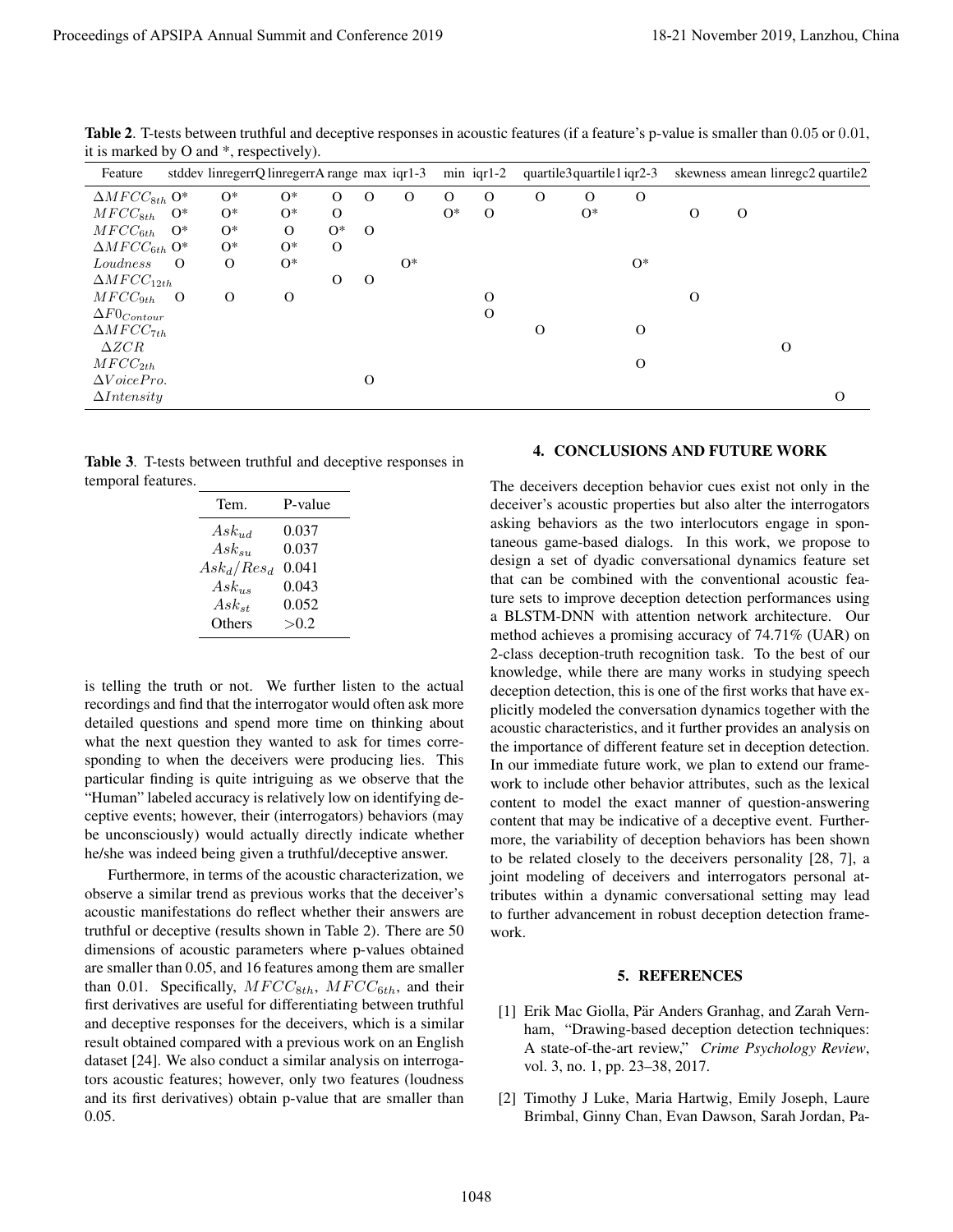tricia Donovan, and Pär Anders Granhag, "Training in the strategic use of evidence technique: Improving deception detection accuracy of american law enforcement officers," *Journal of Police and Criminal Psychology*, vol. 31, no. 4, pp. 270–278, 2016.

- [3] S Rajkumar, "Assortment of uncertainty and randomness with fuzzy logic in deception detection for employee database management system using hotchpotch techniques," *World Appl. Sci. J*, vol. 21, no. 6, pp. 854– 857, 2013.
- [4] Maria Hartwig and Charles F Bond Jr, "Why do liecatchers fail? a lens model meta-analysis of human lie judgments.," *Psychological bulletin*, vol. 137, no. 4, pp. 643, 2011.
- [5] Leif Strömwall and Pär Anders Granhag, "How to detect deception? arresting the beliefs of police officers, prosecutors and judges," *Psychology, Crime and Law*, vol. 9, no. 1, pp. 19–36, 2003.
- [6] Clea Wright and Jacqueline M Wheatcroft, "Police officers' beliefs about, and use of, cues to deception," *Journal of Investigative Psychology and Offender Profiling*, vol. 14, no. 3, pp. 307–319, 2017.
- [7] Samuel D Spencer, "Examining personality factors in deception detection ability.," *Psi Chi Journal of Psychological Research*, vol. 22, no. 2, 2017.
- [8] A Mbaziira and J Jones, "A text-based deception detection model for cybercrime," in *Int. Conf. Technol. Manag*, 2016.
- [9] Ioannis Pavlidis, Norman L Eberhardt, and James A Levine, "Human behaviour: Seeing through the face of deception," *Nature*, vol. 415, no. 6867, pp. 35, 2002.
- [10] Giorgio Ganis, "Deception detection using neuroimaging," *Detecting deception: Current challenges and cognitive approaches*, pp. 105–21, 2015.
- [11] Tatia MC Lee, Mei-kei Leung, Tiffany MY Lee, Adrian Raine, and Chetwyn CH Chan, "I want to lie about not knowing you, but my precuneus refuses to cooperate," *Scientific reports*, vol. 3, pp. 1636, 2013.
- [12] Mingming Zhang, Tao Liu, Matthew Pelowski, and Dongchuan Yu, "Gender difference in spontaneous deception: A hyperscanning study using functional nearinfrared spectroscopy," *Scientific reports*, vol. 7, no. 1, pp. 7508, 2017.
- [13] Jan Ondras and Hatice Gunes, "Detecting deception and suspicion in dyadic game interactions," in *Proceedings of the 2018 on International Conference on Multimodal Interaction*. ACM, 2018, pp. 200–209.
- [14] Yijun Xiong, junfeng Gao, and Ran Chen, "Connectivity network analysis of EEG signals for detecting deception," *Journal of Physics: Conference Series*, vol. 1176, pp. 032051, mar 2019.
- [15] Merylin Monaro, Chiara Galante, Riccardo Spolaor, Qian Qian Li, Luciano Gamberini, Mauro Conti, and Giuseppe Sartori, "Covert lie detection using keyboard dynamics," *Scientific reports*, vol. 8, no. 1, pp. 1976, 2018.
- [16] Aldert Vrij, "Deception and truth detection when analyzing nonverbal and verbal cues," *Applied Cognitive Psychology*, vol. 33, no. 2, pp. 160–167, 2019.
- [17] Niall J Conroy, Victoria L Rubin, and Yimin Chen, "Automatic deception detection: Methods for finding fake news," *Proceedings of the Association for Information Science and Technology*, vol. 52, no. 1, pp. 1–4, 2015.
- [18] Shuo Yang, Kai Shu, Suhang Wang, Renjie Gu, Fan Wu, and Huan Liu, "Unsupervised fake news detection on social media: A generative approach," in *Proceedings of 33rd AAAI Conference on Artificial Intelligence*, 2019.
- [19] K. Veena and P. Visu, "Detection of cyber crime: An approach using the lie detection technique and methods to solve it," in *2016 International Conference on Information Communication and Embedded Systems (ICICES)*, Feb 2016, pp. 1–6.
- [20] Marc-André Reinhard, Martin Scharmach, and Patrick Müller, "It's not what you are, it's what you know: Experience, beliefs, and the detection of deception in employment interviews," *Journal of Applied Social Psychology*, vol. 43, no. 3, pp. 467–479, 2013. Proceedings of APSIPA are all American conference 2019.<br>
This Decomposition and Farmin and Tarmin and Tarmin and Tarmin and Conference 2019, and European and Conference 2019, and European and Conference 2019, and European
	- [21] Aldert Vrij, Sharon Leal, and Ronald P Fisher, "Verbal deception and the model statement as a lie detection tool," *Frontiers in psychiatry*, vol. 9, pp. 492, 2018.
	- [22] Y. Xie, R. Liang, H. Tao, Y. Zhu, and L. Zhao, "Convolutional bidirectional long short-term memory for deception detection with acoustic features," *IEEE Access*, vol. 6, pp. 76527–76534, 2018.
	- [23] Gideon Mendels, Sarah Ita Levitan, Kai-Zhan Lee, and Julia Hirschberg, "Hybrid acoustic-lexical deep learning approach for deception detection.," in *INTERSPEECH*, 2017, pp. 1472–1476.
	- [24] Sarah Ita Levitan, Angel Maredia, and Julia Hirschberg, "Acoustic-prosodic indicators of deception and trust in interview dialogues," *Proc. Interspeech 2018*, pp. 416– 420, 2018.